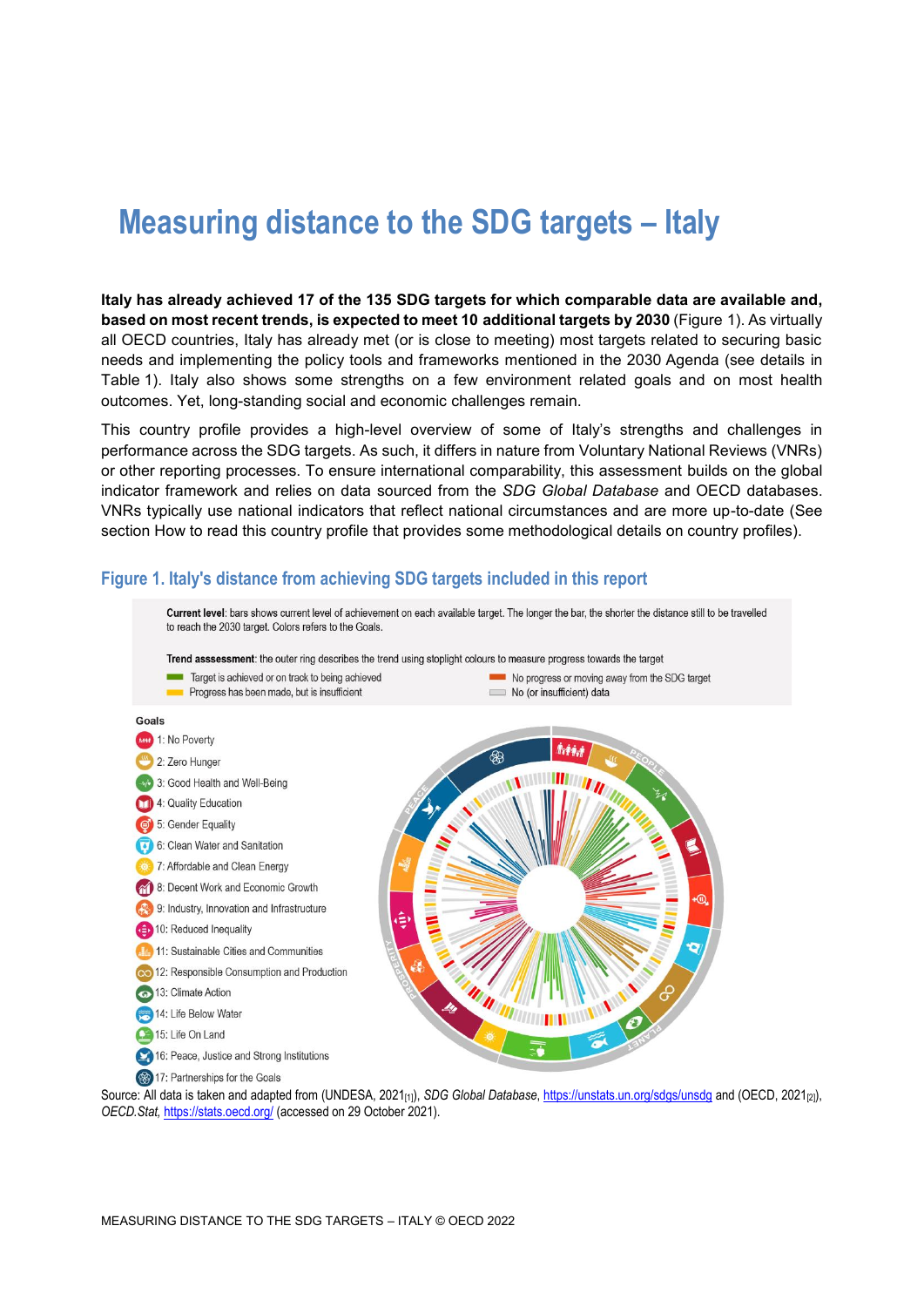# **Main strengths**

**Italy shows strengths on some environment related goals**. Italy reports high achievements on waste management. It tops the OECD league on recycling (Targets 11.6 and 12.5) while the per capita consumption of materials decreased despite economic growth (Targets 8.4 and 12.2). Italy is also well below the OECD average on food waste from households and retailers but close to the OECD average when it comes to restaurants and other food services (Target 12.3). When it comes to the protection of biodiversity, protected areas cover 21% of the terrestrial area and 10% of the territorial sea, just above the 2020 Aichi Biodiversity Targets. Yet, around 25% terrestrial, mountain and marine areas and 15% of freshwater areas that are considered as key for biodiversity are not protected (Targets 14.5, 15.1, 15.4). As in most OECD countries, the IUCN Red List of Threatened Species (an indicator of the extinction risk across groups of species) confirms that biodiversity is falling (Target 15.5).

**Health performance is also better than in most OECD countries.** Mortality from cardiovascular disease, cancer, diabetes or chronic respiratory disease is lower in Italy than the OECD average (Target 3.4). This reflects a lower prevalence of many risk factors compared to other OECD countries, and a health care system that is generally effective in treating patients with life-threatening conditions. Prevalence of alcohol use disorders is almost nil (at 1.3%), and significantly below the OECD average (Target 3.5). But, as in all OECD countries, malnutrition is on the rise, although the obesity rate remains half the OECD average (Target 2.2). Some health challenges remain though. For instance, mean population exposure to PM2.5 is well above WHO recommendations (Target 11.6) and air pollution weigh heavily on health prospects (Target 3.9).

## **Main challenges**

**Reviving economic growth is one of Italy's main challenges.** Over the past decades, growth of both GDP and labour productivity have been low or negative (Targets 8.1 and 8.2). While the labour force participation rate has converged towards the OECD average, unemployment remains high and the proportion of young people not in education, employment or education (at 23% in 2020) is well above the OECD average (Target 8.6). When considering effects beyond national borders, Italy's financial transfers to other countries are limited and lower than the OECD average. In terms of financial flows for development, ODA remains below the 0.7% of GNI target (Target 17.2). In addition, as in most OECD countries, the high cost of sending migrants' remittances limits their full potential on the development prospects of recipient countries (Target 10.c). Italy also shows low achievements in foreign trade with developing countries and market openness (Targets 10.a and 17.12).

**Italy could do better in fostering inclusion.** Income inequality and poverty rates rose sharply during the 2008 global financial crisis and remain high (Targets 10.2 and 1.2). Still, over the past two years, reforms have been significant. Poor households now have access to a guaranteed minimum income, conditional on using public employment and other social services. Around one in three adults lacks minimum proficiency in numeracy and literacy skills (Target 4.6), and adults' participation in lifelong learning (42% in 2016) is low compared to other OECD countries (Target 4.3). Italy also lags behind most OECD countries in terms of the share of adults and young people with ICT skills useful for employment (Target 4.4). Moreover, differences in socio-economic background, gender, location and immigration status explain a large share of disparities in education outcomes (Target 4.5). Building effective vocational and education training and adult skill programmes would help reduce the high share of young not in employment or education and better match workers' skills with the evolving needs of workplaces. Beyond education, Italy's distance to target is also large for Targets 10.7 on migration policies. Italy is also far away from some targets relating to gender equality. The gender gap in unpaid work was around three hours a day in 2014 (one hour more than the OECD average) and women are underrepresented in the national and local parliaments, as well as in managerial positions (Targets 5.4 and 5.5).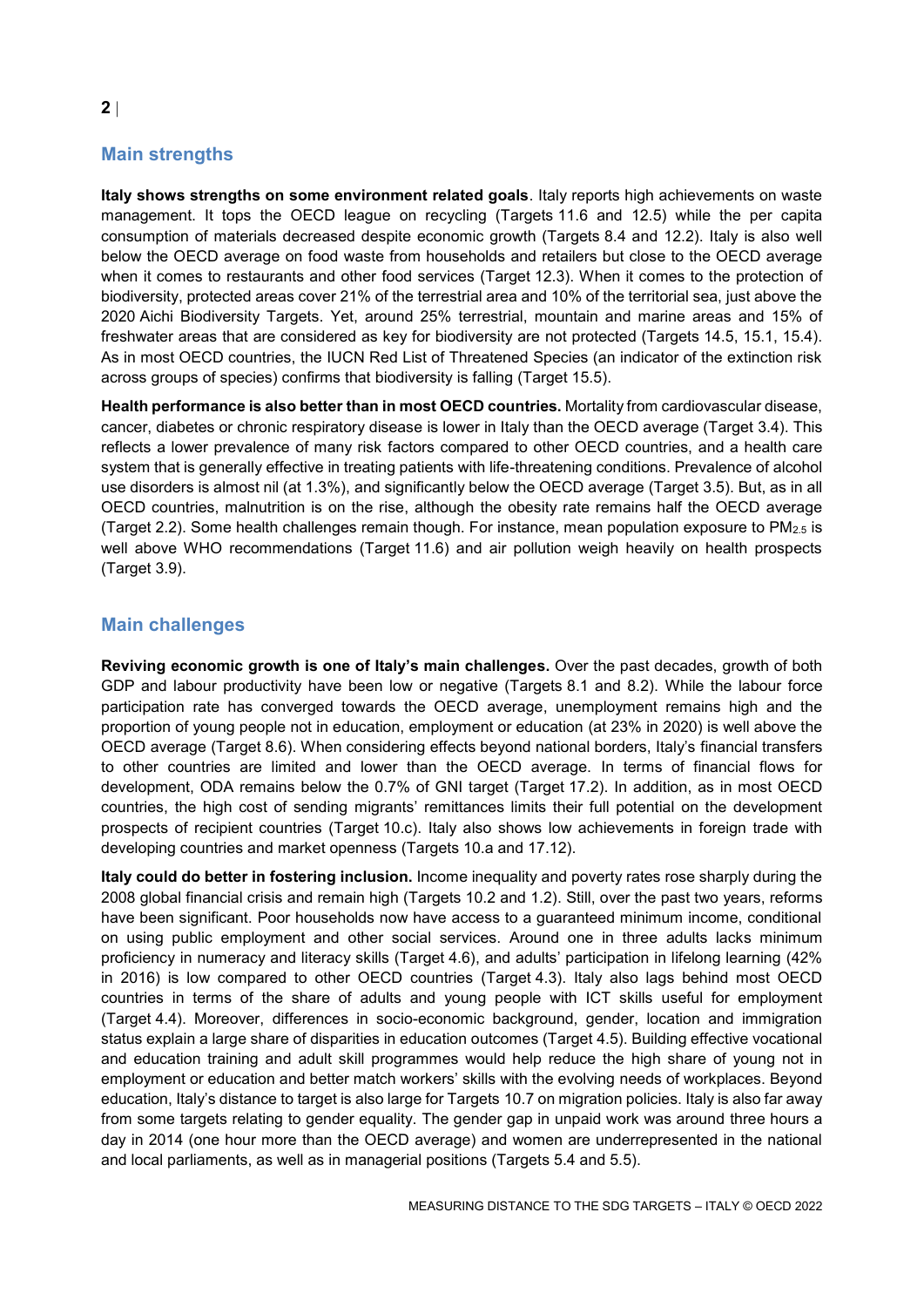**Italy is also far from some targets within the Peace category**. The prevalence of bribery is three times the OECD average, with 12% of firms reporting at least one bribe payment request in 2019 (Target 16.5). Only 35% of citizens trust the judicial system (Target 16.6). Decision-making could also be more inclusive: the OECD index of diversity of the central government workforce is slightly below the OECD average but women are underrepresented in the Italian parliament (Target 16.7). Italy is also at a large distance from achieving Target 16.3 on rule of law, with poor results on the index of civil justice and a low crime-reporting rate. Finally, Italy is one of the few OECD Member states without a National Human Rights Institution (Target 16.a).

#### **Statistical gaps**

**Like in many other OECD countries, data availability remains a challenge when measuring distances to targets** (see the Overview chapter for details). For Italy, available data on the level of the different indicators allow covering 135 of the 169 targets. As shown in [Figure](#page-2-0) 2 below, indicator coverage is uneven across the 17 goals. While 11 goals (within the People, Planet and Prosperity categories) have most of their targets covered (the indicator coverage exceeds 80%), coverage is lower for Goals 5 on gender equality, 11 on cities and 14 on life below water, with 60% or less of their targets covered. Data gaps become starker when focusing on performance indicators, excluding those providing contextual information. In this case, coverage exceeds 80% for only three goals (Goals 3 on health, 4 on education and 10 on inequalities). Moreover, for seven goals, mostly within Planet category (Goals 12, 13, 14 and 15) but also Goals 5 on gender equality, 11 on cities and 17 on partnerships, data are lacking to monitor progress over time for more than two in three targets.



#### <span id="page-2-0"></span>**Figure 2. Italy's share of the 2030 Agenda's targets covered by at least one indicator, by goal**

Note: The figure represents Italy's share of targets covered by at least one indicator for each SDG. Numbers from 1 to 17 stand for the goals: 1 No poverty, 2 Zero hunger, 3 Good health and well-being, 4 Quality education, 5 Gender equality, 6 Clean water and sanitation, 7 Affordable and clean energy, 8 Decent work and economic growth, 9 Industry, innovation and infrastructure, 10 Reduced inequalities, 11 Sustainable cities and communities, 12 Responsible consumption and production, 13 Climate action, 14 Life below water, 15 Life on land, 16 Peace, justice and strong institutions and 17 Partnerships for the goals. These goals are grouped under five broad themes (the "5Ps"): People, Planet, Prosperity, Peace and Partnership. Beyond data availability, other statistical gaps such as timeliness or granularity also need to be considered. For instance, given the lag in available data, the effects of the pandemic on current distance and trajectories may not be reflected in the estimates. Source: All data is taken and adapted from (UNDESA, 2021[1]), *SDG Global Database*[, https://unstats.un.org/sdgs/unsdg](https://unstats.un.org/sdgs/unsdg) and (OECD, 2021<sub>[2]</sub>), *OECD.Stat,* <https://stats.oecd.org/> (accessed on 29 October 2021).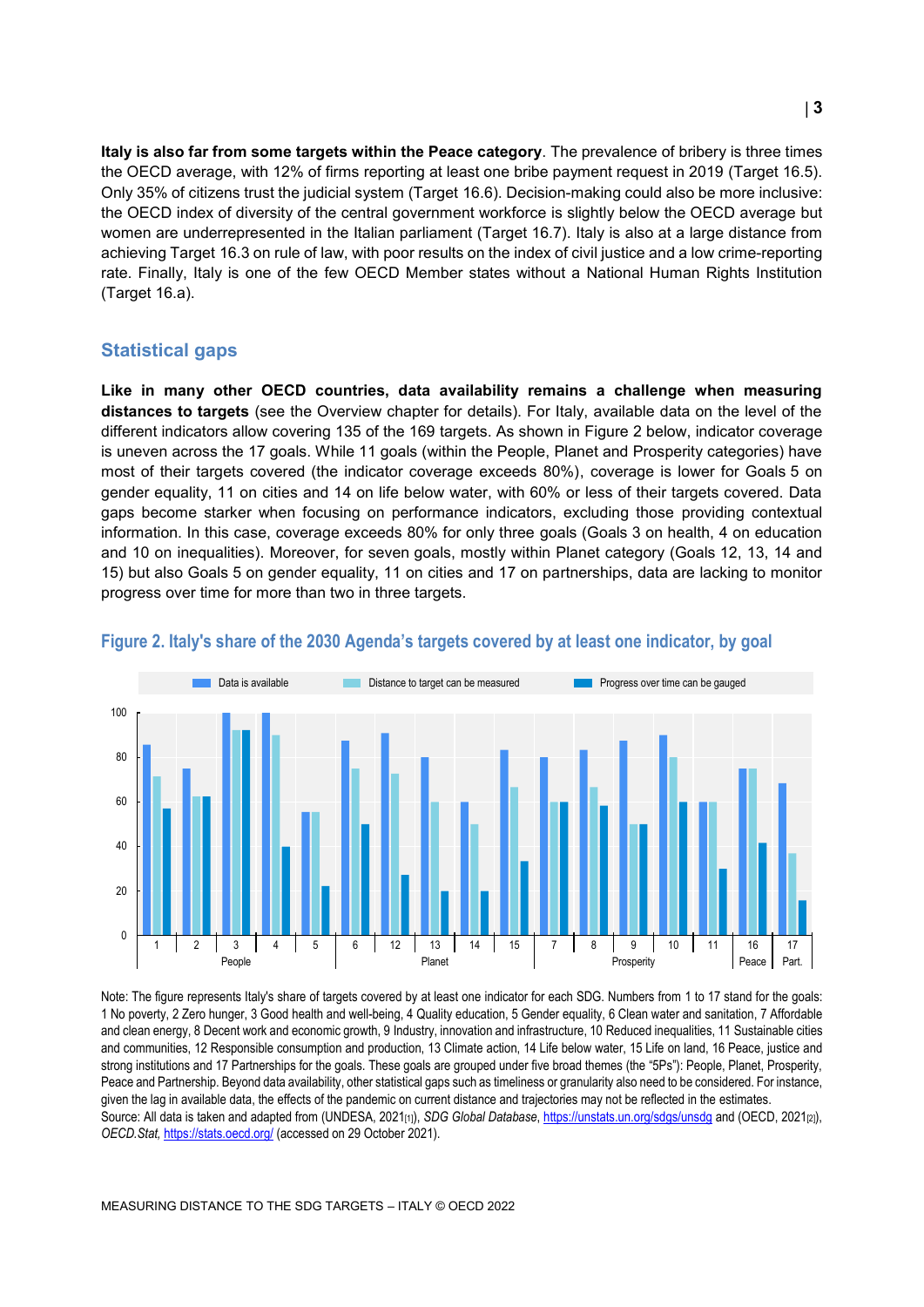# **Detailed information**

While some SDG Targets are close to being met, performance is very uneven across the 17 Goals of the 2030 Agenda for Sustainable Development. [Table](#page-3-0) 1 presents an overview of Italy's progress towards targets based on available data for each of the 17 Goals. It shows that distances to Targets and trends over time differ significantly even when considering a specific goal.

| Goal           | Target | Short Label                           | Distance to   | <b>Trend Assessment</b>                                              | OECD            | <b>OECD Trend</b>                                                    |
|----------------|--------|---------------------------------------|---------------|----------------------------------------------------------------------|-----------------|----------------------------------------------------------------------|
|                |        |                                       | Target (s.u.) |                                                                      | Average         | Assessment                                                           |
|                |        |                                       |               |                                                                      | distance (s.u.) |                                                                      |
| $\mathbf{1}$   | 1.1    | Extreme poverty                       | 0.00          | Target is achieved or on<br>track to being achieved                  | 0.00            | Target is achieved or on<br>track to being achieved                  |
| 1              | 1.2    | Poverty in all its dimensions         | 2.03          | No progress or moving<br>away from the SDG target                    | 1.41            | No progress or moving<br>away from the SDG target                    |
| $\mathbf{1}$   | 1.3    | Social protection coverage            | 1.23          | No progress or moving<br>away from the SDG target                    | 0.80            | No progress or moving<br>away from the SDG target                    |
| $\mathbf{1}$   | 1.4    | Access to basic services              | 0.00          | Target is achieved or on<br>track to being achieved                  | 0.00            | Target is achieved or on<br>track to being achieved                  |
| 1              | 1.5    | Resilience to shocks                  | 0.80          | n.a.                                                                 | 1.00            | n.a.                                                                 |
| $\overline{2}$ | 2.1    | Hunger                                | 0.21          | Progress has been made,<br>but is insufficient to meet<br>the target | 0.28            | No progress or moving<br>away from the SDG target                    |
| $\overline{2}$ | 2.2    | Malnutrition                          | 1.70          | No progress or moving<br>away from the SDG target                    | 2.46            | No progress or moving<br>away from the SDG target                    |
| $\overline{2}$ | 2.4    | Sustainable production                | 1.42          | No progress or moving<br>away from the SDG target                    | 1.34            | No progress or moving<br>away from the SDG target                    |
| $\overline{2}$ | 2.5    | Diversity of seeds and<br>livestocks* | 4.25          | No progress or moving<br>away from the SDG target                    | 3.59            | No progress or moving<br>away from the SDG target                    |
| 2              | 2.c    | Food prices anomalies                 | 0.00          | Target is achieved or on<br>track to being achieved                  | 0.00            | Target is achieved or on<br>track to being achieved                  |
| 3              | 3.1    | Maternal mortality                    | 0.00          | Target is achieved or on<br>track to being achieved                  | 0.00            | Target is achieved or on<br>track to being achieved                  |
| 3              | 3.2    | Death of newborns and<br>children     | 0.00          | Target is achieved or on<br>track to being achieved                  | 0.00            | Target is achieved or on<br>track to being achieved                  |
| 3              | 3.3    | Communicable diseases                 | 0.30          | Progress has been made,<br>but is insufficient to meet<br>the target | 0.56            | Progress has been made,<br>but is insufficient to meet<br>the target |
| 3              | 3.4    | Premature mortality                   | 0.45          | Progress has been made,<br>but is insufficient to meet<br>the target | 1.26            | Progress has been made,<br>but is insufficient to meet<br>the target |
| 3              | 3.5    | Prevention of Substance<br>abuse      | 0.00          | Target is achieved or on<br>track to being achieved                  | 0.63            | Progress has been made,<br>but is insufficient to meet<br>the target |
| 3              | 3.6    | Road traffic accidents*               | 0.53          | Progress has been made,<br>but is insufficient to meet<br>the target | 0.78            | Progress has been made,<br>but is insufficient to meet<br>the target |
| 3              | 3.7    | Access to sexual health-care          | 0.04          | Target is achieved or on<br>track to being achieved                  | 0.58            | Progress has been made,<br>but is insufficient to meet<br>the target |
| 3              | 3.8    | Health coverage                       | 1.69          | Progress has been made,<br>but is insufficient to meet<br>the target | 1.79            | Progress has been made,<br>but is insufficient to meet<br>the target |
| 3              | 3.9    | Deaths and illness from<br>pollution  | 0.55          | Target is achieved or on<br>track to being achieved                  | 0.55            | No progress or moving<br>away from the SDG target                    |
| 3              | 3.a    | Tobacco consumption                   | 2.78          | Progress has been made,<br>but is insufficient to meet               | 2.65            | Progress has been made,<br>but is insufficient to meet               |

# <span id="page-3-0"></span>**Table 1. Italy distances to targets and recent trends**

MEASURING DISTANCE TO THE SDG TARGETS – ITALY © OECD 2022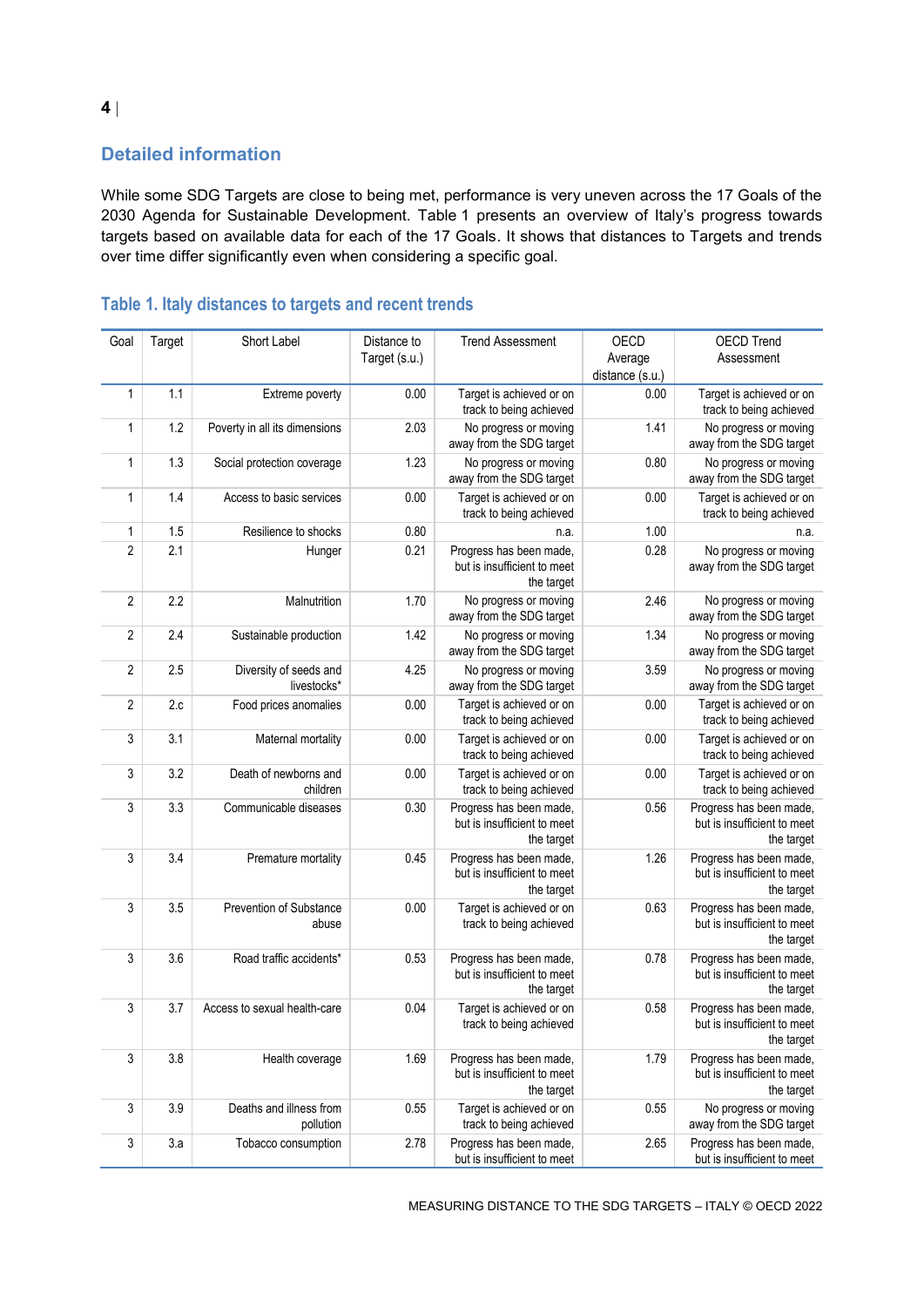| Goal | Target | Short Label                           | Distance to   | <b>Trend Assessment</b>                                              | OECD            | <b>OECD Trend</b>                                                    |
|------|--------|---------------------------------------|---------------|----------------------------------------------------------------------|-----------------|----------------------------------------------------------------------|
|      |        |                                       | Target (s.u.) |                                                                      | Average         | Assessment                                                           |
|      |        |                                       |               |                                                                      | distance (s.u.) |                                                                      |
|      |        |                                       |               | the target                                                           |                 | the target                                                           |
| 3    | 3.b    | Vaccination                           | 0.54          | Target is achieved or on<br>track to being achieved                  | 0.37            | Target is achieved or on<br>track to being achieved                  |
| 3    | 3.d    | Health emergency<br>preparedness      | 2.10          | Target is achieved or on<br>track to being achieved                  | 1.19            | Target is achieved or on<br>track to being achieved                  |
| 4    | 4.1    | Primary and secondary<br>education    | 1.12          | No progress or moving<br>away from the SDG target                    | 1.17            | No progress or moving<br>away from the SDG target                    |
| 4    | 4.2    | Pre-primary education                 | 0.56          | Target is achieved or on<br>track to being achieved                  | 0.24            | Target is achieved or on<br>track to being achieved                  |
| 4    | 4.3    | Lifelong learning                     | 1.74          | Progress has been made,<br>but is insufficient to meet<br>the target | 1.25            | No progress or moving<br>away from the SDG target                    |
| 4    | 4.4    | Skills for employment                 | 2.11          | n.a.                                                                 | 1.23            | No progress or moving<br>away from the SDG target                    |
| 4    | 4.5    | Disparities in education              | 1.61          | No progress or moving<br>away from the SDG target                    | 1.49            | No progress or moving<br>away from the SDG target                    |
| 4    | 4.6    | Adults' literacy and numeracy         | 2.27          | n.a.                                                                 | 1.57            | n.a.                                                                 |
| 4    | 4.7    | Skills for sustainable<br>development | 1.08          | n.a.                                                                 | 1.04            | n.a.                                                                 |
| 4    | 4.a    | <b>Education facilities</b>           | 0.20          | n.a.                                                                 | 0.05            | n.a.                                                                 |
| 4    | 4.c    | Qualification of teachers             | 0.90          | n.a.                                                                 | 0.60            | n.a.                                                                 |
| 5    | 5.2    | Violence against women                | 0.21          | n.a.                                                                 | 0.89            | n.a.                                                                 |
| 5    | 5.3    | Harmful practices                     | 0.58          | n.a.                                                                 | 1.37            | n.a.                                                                 |
| 5    | 5.4    | Unpaid care and domestic<br>work      | 2.51          | n.a.                                                                 | 1.79            | n.a.                                                                 |
| 5    | 5.5    | Women's participation                 | 2.14          | No progress or moving<br>away from the SDG target                    | 1.89            | Progress has been made,<br>but is insufficient to meet<br>the target |
| 5    | 5.b    | Women's empowerment                   | 1.53          | Progress has been made,<br>but is insufficient to meet<br>the target | 0.53            | Target is achieved or on<br>track to being achieved                  |
| 6    | 6.1    | Access to drinking water              | 0.09          | Progress has been made,<br>but is insufficient to meet<br>the target | 0.15            | Target is achieved or on<br>track to being achieved                  |
| 6    | 6.2    | Waste water treatment                 | 0.03          | No progress or moving<br>away from the SDG target                    | 0.35            | Progress has been made,<br>but is insufficient to meet<br>the target |
| 6    | 6.3    | Water quality                         | 0.04          | n.a.                                                                 | 0.68            | Target is achieved or on<br>track to being achieved                  |
| 6    | 6.4    | Water-use efficiency                  | 1.15          | Progress has been made,<br>but is insufficient to meet<br>the target | 0.54            | Progress has been made.<br>but is insufficient to meet<br>the target |
| 6    | 6.5    | Water resources<br>management         | 0.65          | n.a.                                                                 | 0.98            | n.a.                                                                 |
| 6    | 6.6    | Water-related ecosystems*             | 2.41          | n.a.                                                                 | 2.18            | n.a.                                                                 |
| 7    | 7.1    | Access to energy                      | 0.00          | Target is achieved or on<br>track to being achieved                  | 0.00            | Target is achieved or on<br>track to being achieved                  |
| 7    | 7.2    | Clean energy                          | 0.88          | Progress has been made,<br>but is insufficient to meet<br>the target | 0.62            | Progress has been made,<br>but is insufficient to meet<br>the target |
| 7    | 7.3    | Energy efficiency                     | 0.37          | Progress has been made,<br>but is insufficient to meet<br>the target | 0.98            | Progress has been made,<br>but is insufficient to meet<br>the target |
| 8    | 8.1    | GDP growth                            | 3.24          | No progress or moving<br>away from the SDG target                    | 1.89            | No progress or moving<br>away from the SDG target                    |
| 8    | 8.2    | Productivity                          | 2.81          | No progress or moving                                                | 1.77            | No progress or moving                                                |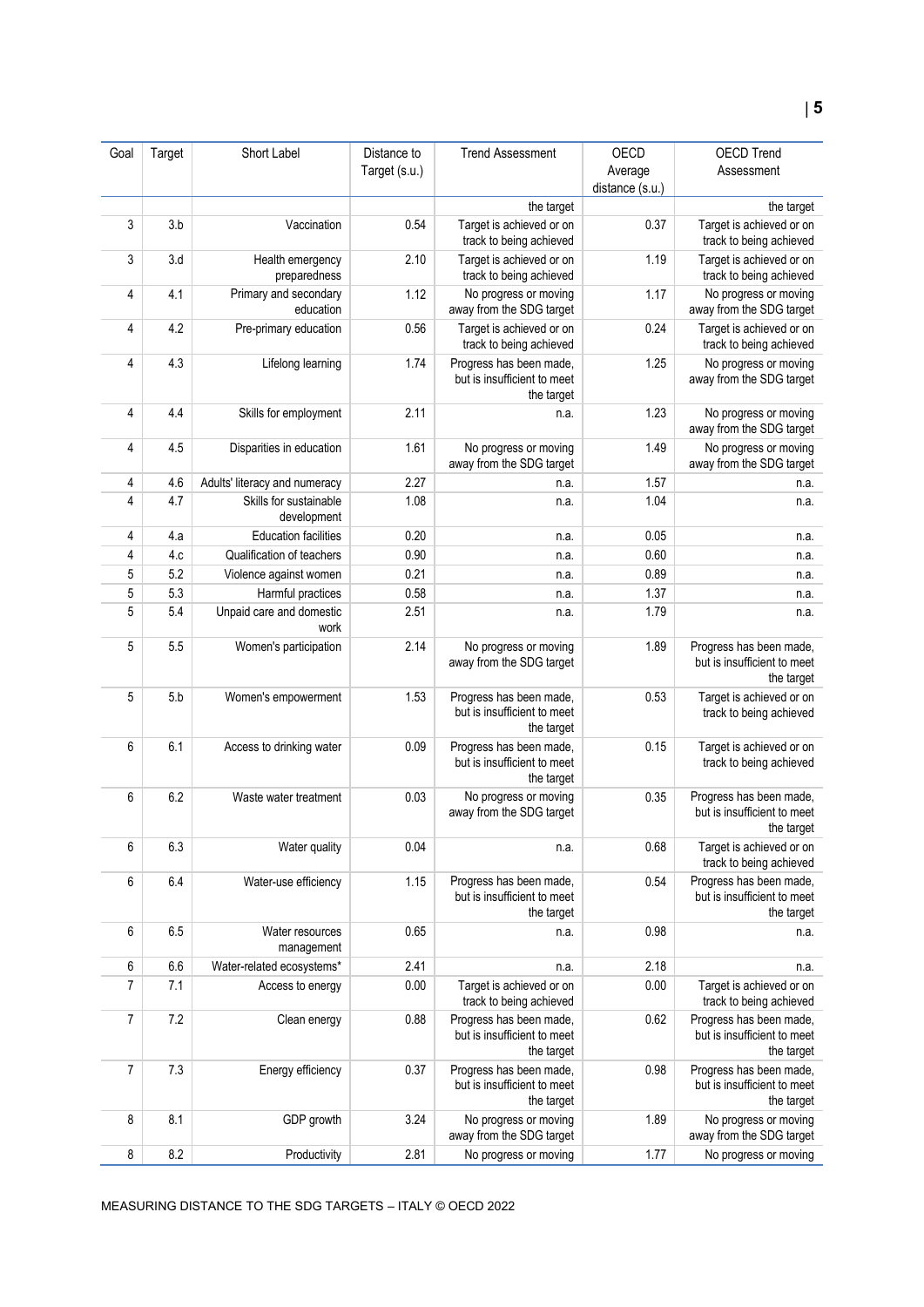| Goal | Target | Short Label                       | Distance to   | <b>Trend Assessment</b>                                              | OECD                       | <b>OECD Trend</b>                                                    |
|------|--------|-----------------------------------|---------------|----------------------------------------------------------------------|----------------------------|----------------------------------------------------------------------|
|      |        |                                   | Target (s.u.) |                                                                      | Average<br>distance (s.u.) | Assessment                                                           |
|      |        |                                   |               | away from the SDG target                                             |                            | away from the SDG target                                             |
| 8    | 8.4    | Material footprint                | 0.12          | Target is achieved or on<br>track to being achieved                  | 0.82                       | Progress has been made,<br>but is insufficient to meet<br>the target |
| 8    | 8.5    | Employment                        | 1.21          | No progress or moving<br>away from the SDG target                    | 0.97                       | No progress or moving<br>away from the SDG target                    |
| 8    | 8.6    | <b>NEET</b>                       | 3.33          | No progress or moving<br>away from the SDG target                    | 1.69                       | No progress or moving<br>away from the SDG target                    |
| 8    | 8.8    | Labour rights                     | 0.37          | Progress has been made,<br>but is insufficient to meet<br>the target | 0.80                       | Progress has been made,<br>but is insufficient to meet<br>the target |
| 8    | 8.10   | <b>Financial institutions</b>     | 0.20          | Target is achieved or on<br>track to being achieved                  | 0.45                       | Target is achieved or on<br>track to being achieved                  |
| 8    | 8.b    | Strategy for youth<br>employment  | 0.00          | n.a.                                                                 | 0.45                       | n.a.                                                                 |
| 9    | 9.2    | Sustainable industry              | 1.01          | No progress or moving<br>away from the SDG target                    | 0.95                       | No progress or moving<br>away from the SDG target                    |
| 9    | 9.4    | Environmental impact              | 0.26          | Progress has been made,<br>but is insufficient to meet<br>the target | 0.87                       | Progress has been made,<br>but is insufficient to meet<br>the target |
| 9    | 9.5    | Research and development          | 1.87          | Progress has been made,<br>but is insufficient to meet<br>the target | 1.06                       | Progress has been made,<br>but is insufficient to meet<br>the target |
| 9    | 9.c    | ICT                               | 0.57          | Progress has been made,<br>but is insufficient to meet<br>the target | 0.36                       | Progress has been made,<br>but is insufficient to meet<br>the target |
| 10   | 10.1   | Income distribution               | 1.40          | Progress has been made,<br>but is insufficient to meet<br>the target | 1.23                       | No progress or moving<br>away from the SDG target                    |
| 10   | 10.2   | Social inclusion                  | 2.38          | No progress or moving<br>away from the SDG target                    | 1.54                       | No progress or moving<br>away from the SDG target                    |
| 10   | 10.3   | Inequalities of outcome           | 1.04          | Progress has been made,<br>but is insufficient to meet<br>the target | 1.27                       | Progress has been made,<br>but is insufficient to meet<br>the target |
| 10   | 10.4   | Redistribution                    | 1.29          | No progress or moving<br>away from the SDG target                    | 1.12                       | No progress or moving<br>away from the SDG target                    |
| 10   | 10.5   | Financial markets                 | 1.28          | No progress or moving<br>away from the SDG target                    | 0.90                       | No progress or moving<br>away from the SDG target                    |
| 10   | 10.7   | Migration                         | 1.76          | n.a.                                                                 | 0.69                       | n.a.                                                                 |
| 10   | 10.a   | Tariff-lines                      | 1.52          | Progress has been made,<br>but is insufficient to meet<br>the target | 0.93                       | Progress has been made,<br>but is insufficient to meet<br>the target |
| 10   | 10.c   | Remittances                       | 2.66          | n.a.                                                                 | 2.21                       | n.a.                                                                 |
| 11   | 11.1   | Housing                           | 1.61          | No progress or moving<br>away from the SDG target                    | 0.80                       | No progress or moving<br>away from the SDG target                    |
| 11   | 11.3   | Urbanization                      | 1.13          | Progress has been made,<br>but is insufficient to meet<br>the target | 1.19                       | Progress has been made,<br>but is insufficient to meet<br>the target |
| 11   | 11.5   | Impact of disasters               | 0.03          | n.a.                                                                 | 1.19                       | n.a.                                                                 |
| 11   | 11.6   | Environmental impact of<br>cities | 0.45          | Progress has been made,<br>but is insufficient to meet<br>the target | 0.49                       | Progress has been made,<br>but is insufficient to meet<br>the target |
| 11   | 11.a   | Urban policies                    | 0.00          | n.a.                                                                 | 0.23                       | n.a.                                                                 |
| 11   | 11.b   | <b>Disaster Risk Reduction</b>    | 1.57          | n.a.                                                                 | 0.81                       | n.a.                                                                 |
| 12   | 12.1   | Sustainable cons. and prod.       | 0.00          | n.a.                                                                 | 0.00                       | n.a.                                                                 |
| 12   | 12.2   | Efficient use of natural          | 0.14          | Progress has been made,                                              | 0.87                       | Progress has been made,                                              |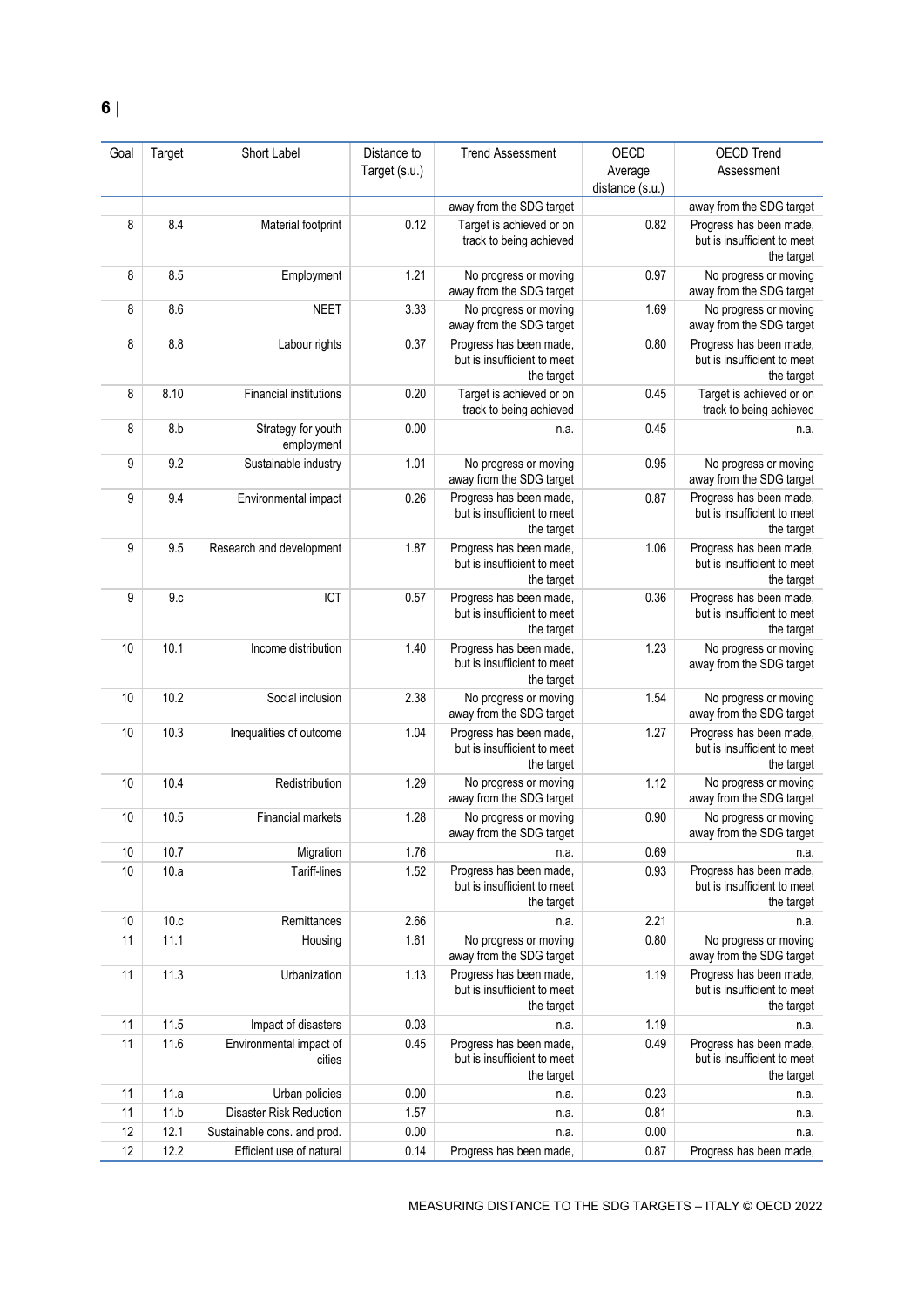| Goal | Target | Short Label                        | Distance to   | <b>Trend Assessment</b>                                              | OECD                       | <b>OECD Trend</b>                                                    |
|------|--------|------------------------------------|---------------|----------------------------------------------------------------------|----------------------------|----------------------------------------------------------------------|
|      |        |                                    | Target (s.u.) |                                                                      | Average<br>distance (s.u.) | Assessment                                                           |
|      |        | resources                          |               | but is insufficient to meet<br>the target                            |                            | but is insufficient to meet<br>the target                            |
| 12   | 12.3   | Food waste                         | 0.96          | n.a.                                                                 | 1.36                       | n.a.                                                                 |
| 12   | 12.4   | Chemical and hazardous<br>waste*   | 0.37          | n.a.                                                                 | 1.02                       | n.a.                                                                 |
| 12   | 12.5   | Waste generation                   | 0.00          | Target is achieved or on<br>track to being achieved                  | 0.66                       | Progress has been made,<br>but is insufficient to meet<br>the target |
| 12   | 12.7   | Public procurement practices       | 0.00          | n.a.                                                                 | 0.00                       | n.a.                                                                 |
| 12   | 12.8   | Education for sustainability       | 1.08          | n.a.                                                                 | 1.04                       | n.a.                                                                 |
| 12   | 12.b   | Tourism sustainability             | 3.28          | No progress or moving<br>away from the SDG target                    | 1.87                       | No progress or moving<br>away from the SDG target                    |
| 13   | 13.1   | Resilience to climate events       | 0.80          | n.a.                                                                 | 0.73                       | n.a.                                                                 |
| 13   | 13.2   | Greenhouse gas emissions           | 0.54          | Progress has been made,<br>but is insufficient to meet<br>the target | 1.15                       | Progress has been made,<br>but is insufficient to meet<br>the target |
| 13   | 13.3   | Education for sustainability       | 1.08          | n.a.                                                                 | 1.04                       | n.a.                                                                 |
| 14   | 14.1   | Marine pollution**                 | 1.39          | No progress or moving<br>away from the SDG target                    | 1.84                       | Progress has been made,<br>but is insufficient to meet<br>the target |
| 14   | 14.4   | Overfishing and IUU fishing*       | 1.72          | n.a.                                                                 | 1.78                       | n.a.                                                                 |
| 14   | 14.5   | Protected marine areas*            | 0.34          | Progress has been made,<br>but is insufficient to meet<br>the target | 0.38                       | Progress has been made,<br>but is insufficient to meet<br>the target |
| 14   | 14.6   | Harmful subsidies to<br>fisheries* | 0.00          | n.a.                                                                 | 0.36                       | n.a.                                                                 |
| 14   | 14.b   | Small-scale fisheries              | 1.80          | n.a.                                                                 | 1.64                       | n.a.                                                                 |
| 15   | 15.1   | Ecosystem protection*              | 0.33          | Progress has been made,<br>but is insufficient to meet<br>the target | 0.74                       | Progress has been made,<br>but is insufficient to meet<br>the target |
| 15   | 15.2   | Sustainable use of forest*         | 0.71          | No progress or moving<br>away from the SDG target                    | 0.60                       | Target is achieved or on<br>track to being achieved                  |
| 15   | 15.3   | Desertification                    | 1.18          | n.a.                                                                 | 1.04                       | n.a.                                                                 |
| 15   | 15.4   | Mountain ecosystems                | 0.37          | Progress has been made,<br>but is insufficient to meet<br>the target | 0.73                       | Progress has been made,<br>but is insufficient to meet<br>the target |
| 15   | 15.5   | Threatened species*                | 1.09          | No progress or moving<br>away from the SDG target                    | 1.20                       | No progress or moving<br>away from the SDG target                    |
| 15   | 15.6   | Benefits from genetic<br>resources | 1.02          | n.a.                                                                 | 0.78                       | n.a.                                                                 |
| 15   | 15.8   | Invasive alien species*            | 1.88          | n.a.                                                                 | 0.30                       | n.a.                                                                 |
| 15   | 15.9   | National and local planning*       | 0.32          | n.a.                                                                 | 0.54                       | n.a.                                                                 |
| 16   | 16.1   | Violence and related deaths        | 0.84          | No progress or moving<br>away from the SDG target                    | 0.66                       | Progress has been made,<br>but is insufficient to meet<br>the target |
| 16   | 16.2   | Violence against children          | 0.65          | Target is achieved or on<br>track to being achieved                  | 0.65                       | No progress or moving<br>away from the SDG target                    |
| 16   | 16.3   | Rule of law                        | 2.53          | No progress or moving<br>away from the SDG target                    | 2.33                       | No progress or moving<br>away from the SDG target                    |
| 16   | 16.5   | Corruption and bribery             | 1.82          | n.a.                                                                 | 0.17                       | n.a.                                                                 |
| 16   | 16.6   | Accountable institutions           | 3.40          | No progress or moving<br>away from the SDG target                    | 2.26                       | Progress has been made,<br>but is insufficient to meet<br>the target |
| 16   | 16.7   | Inclusive decision-making          | 1.80          | n.a.                                                                 | 1.85                       | n.a.                                                                 |
| 16   | 16.9   | Legal identity for all             | 0.00          | n.a.                                                                 | 0.00                       | n.a.                                                                 |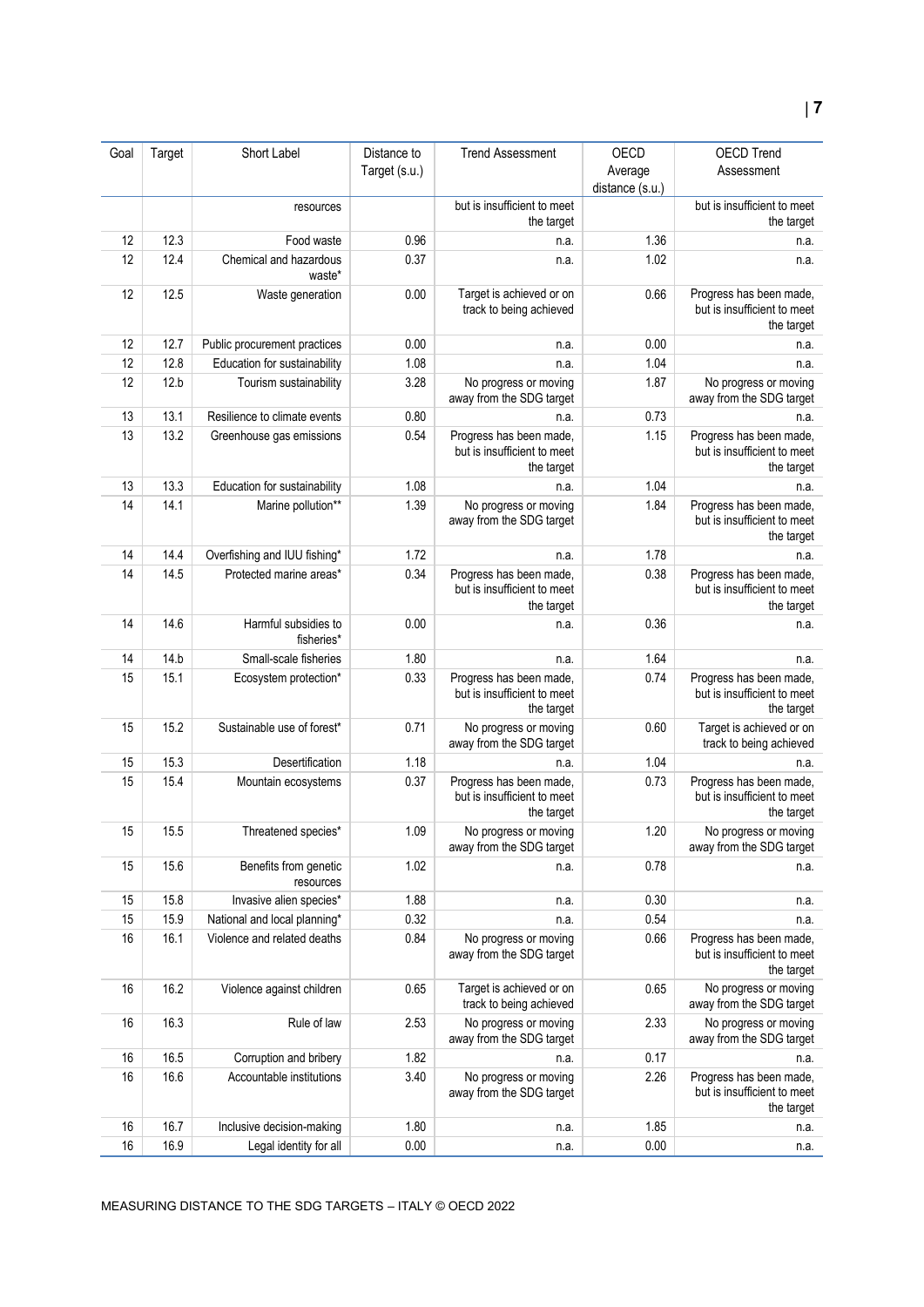| Goal | Target | Short Label                                                             | Distance to<br>Target (s.u.) | <b>Trend Assessment</b>                                              | OECD<br>Average         | <b>OECD Trend</b><br>Assessment                                      |
|------|--------|-------------------------------------------------------------------------|------------------------------|----------------------------------------------------------------------|-------------------------|----------------------------------------------------------------------|
| 16   | 16.10  | Access to information                                                   | 0.00                         | n.a.                                                                 | distance (s.u.)<br>0.00 | n.a.                                                                 |
| 16   | 16.a   | National institutions                                                   | 2.30                         | No progress or moving<br>away from the SDG target                    | 0.54                    | Target is achieved or on<br>track to being achieved                  |
| 17   | 17.2   | Official Development<br>Assistance                                      | 1.39                         | Progress has been made,<br>but is insufficient to meet<br>the target | 0.94                    | Progress has been made,<br>but is insufficient to meet<br>the target |
| 17   | 17.10  | Multilateral trading system                                             | 0.01                         | Target is achieved or on<br>track to being achieved                  | 0.45                    | Target is achieved or on<br>track to being achieved                  |
| 17   | 17.12  | Market access for least<br>developed countries                          | 1.12                         | No progress or moving<br>away from the SDG target                    | 0.72                    | No progress or moving<br>away from the SDG target                    |
| 17   | 17.15  | National leadership to<br>implement policies for<br>poverty eradication | 1.56                         | n.a.                                                                 | 2.32                    | n.a.                                                                 |
| 17   | 17.16  | Global Partnership for<br>Sustainable Development                       | 1.98                         | n.a.                                                                 | 0.89                    | n.a.                                                                 |
| 17   | 17.18  | Statistical capacity                                                    | 0.00                         | n.a.                                                                 | 0.09                    | n.a.                                                                 |
| 17   | 17.19  | Statistical capacity-building                                           | 0.00                         | n.a.                                                                 | 0.11                    | n.a.                                                                 |

Note: \* refers to targets with a 2020 deadline. \*\* refers to targets with a 2025 deadline. The OECD average is measured as the simple average across OECD countries with available data

Source: All data is taken and adapted from (UNDESA, 2021<sub>[1]</sub>), *SDG Global Database*[, https://unstats.un.org/sdgs/unsdg](https://unstats.un.org/sdgs/unsdg) and (OECD, 2021<sub>[2]</sub>), *OECD.Stat,* <https://stats.oecd.org/> (accessed on 29 October 2021).

## <span id="page-7-0"></span>**How to read this country profile**

The OECD report *The Short and Winding Road to 2030: Measuring Distance to the SDG Targets* evaluates the distance that OECD countries need to travel to meet SDG targets for which data are currently available. It also looks at whether countries have been moving towards or away from these targets, and how likely they are to meet their commitments by 2030, based on an analysis of recent trends and the observed volatility in the different indicators.

As most authors and international organisations, this report adopts a rather simple geometric growth model for assessing the direction and pace of recent changes in the context of the SDGs. Yet, instead of making direct estimates of the value of the indicator by 2030, it models the likelihood of achieving a specific level using Monte Carlo simulations.

While the report provides an overview of where OECD countries, taken as a whole, currently stand, country profiles provide details of the performance and data availability of individual OECD countries.

#### *How to read the OECD SDG Wheel?*

Progress on SDGs requires a granular understanding of countries' strengths and weaknesses based on the consideration of the 169 targets of the 2030 Agenda. [Figure](#page-0-0) 1 shows both **current achievements** (in the inner circle; the longer the bar, the smaller the distance remaining to be travelled) **as well as whether OECD countries are on track** (or are at least making progress) to meet their commitments by 2030 (in the outer circle).

The length of each bar shows current level of achievement on each target. As detailed in the Methodological Annex, countries' distance to target is measured as the "standardised difference" between a country's current position and the target end-value. For each indicator, the standardised measurement unit (s.u.) is the standard deviation observed among OECD countries in the reference year (i.e. the year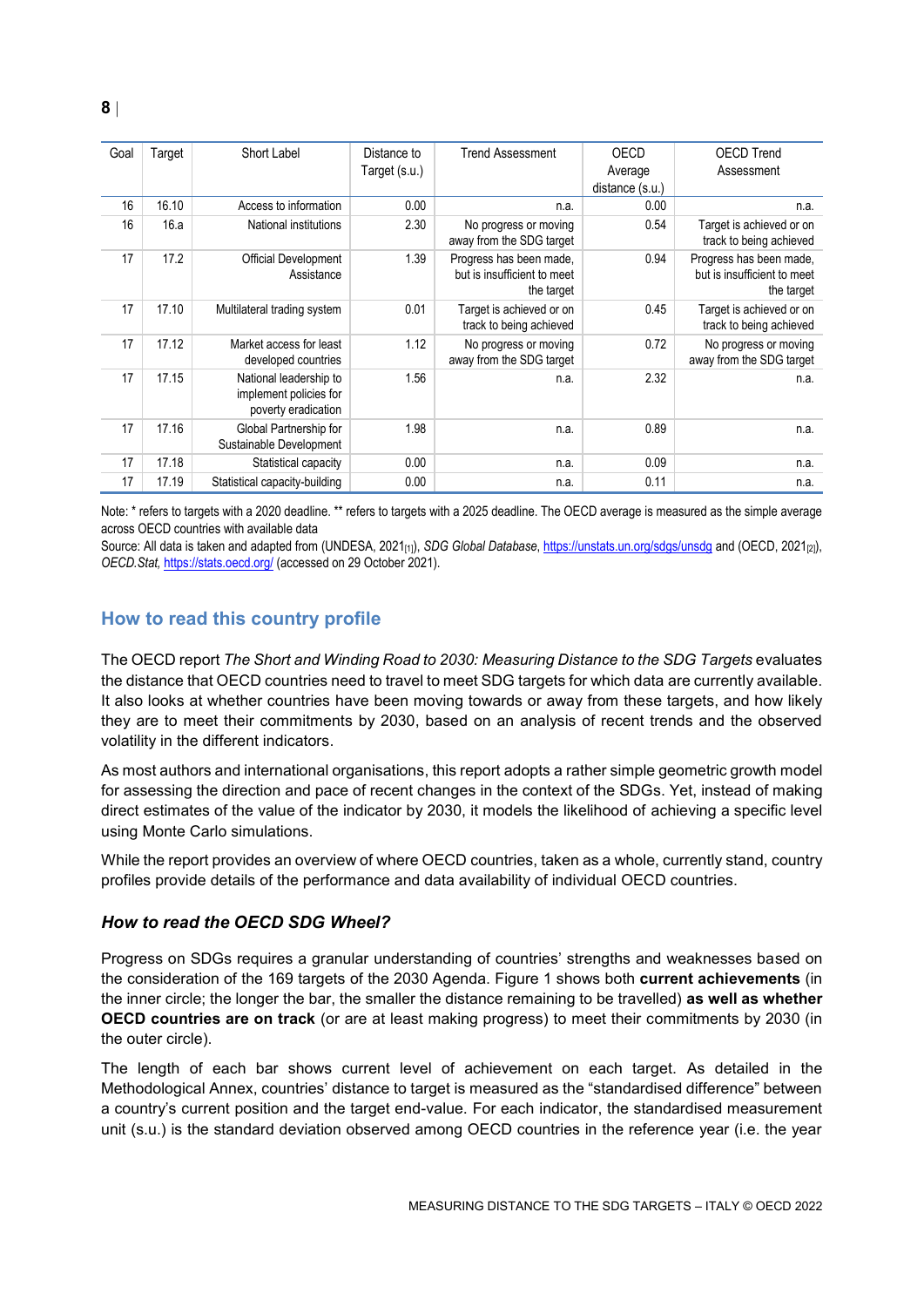closest to 2015). Therefore, the longer the bar, the shorter the distance still to be travelled to reach the target by 2030. The colours of the bars applied to the various targets refer to the goals they pertain to.

The outer ring shows how OECD countries are performing over time and how likely they are to meet the different targets by 2030 based on the observed trends of the various indicators. It uses stoplight colours to classify the progress towards the target:

- green is used to indicate those countries that (based on the change in the different indicators over a recent period) should meet the target in 2030 just by maintaining their current pace of progress (i.e. more than 75% of (randomised) projections meet the target);
- yellow for those countries whose current pace of progress is insufficient to meet the target by 2030 (i.e. less than 75% of randomised projections meet the target, while the correlation coefficient between the indicator and the year is high and statistically significant, implying that a significant trend could be detected); and
- red for those countries whose recent changes have been stagnating or moving them further away from the target (i.e. less than 75% of randomised projections meet the target and the correlation coefficient between the indicator and the year is low or statistically insignificant, implying that no statistical trend could be identified).

#### *How to read the Strength and Challenges sections?*

With the aim of helping its member countries in navigating the 2030 Agenda and in setting their own priorities for action, this report relies on a unique methodology for measuring the distance that OECD countries have to travel to achieve SDG targets. The identification of the main strengths and challenges proposed in this report relies on current performances only:

- A target is considered to be a strength when the distance to the target end-value is lower than 0.5 s.u. (i.e. the distance is deemed to be small) or when the country is closer to the target than the OECD average. For instance, while Korea's distance to Target 2.2 on malnutrition is 1.4 s.u. (i.e. classified as medium distance), the average OECD distance is 2.5 s.u. Therefore, Target 2.2 is categorised as being a strength for Korea.
- A target is considered to be a challenge when the distance to target is greater than 1.5 s.u. (i.e. distance is deemed to be long) or when the country is further away from the target than the OECD average. For instance, Estonia's distance to Target 4.2 on pre-primary education is 1.1 s.u. (i.e. medium distance), which is higher than the 0.24 s.u. distance for the OECD average. Target 4.2 is therefore classified as a weakness for Estonia.

While the lack of consistent time series often prevents an exhaustive assessment of trends, they are discussed when available and relevant in nuancing the assessment of current performance.

#### *How to read the Statistical Gaps section?*

In total, this report relies on 537 data series supporting 183 of the 247 indicators listed in the global indicator framework (or for close proxies of these indicators). These indicators cover 134 of the 169 SDG targets. Yet, target coverage is uneven across the 17 goals and among OECD member countries.

[Figure](#page-2-0) 2 summarises data availability:

- darker blue bars indicate the share of *targets* for which at least one indicator (including indicators providing context information) is available
- lighter blue bars indicate the share of *targets* for which the available indicator(s) include those having a clear normative direction (i.e. allowing to distinguish between good and bad performance), which are the only ones used to measure distances to target levels.